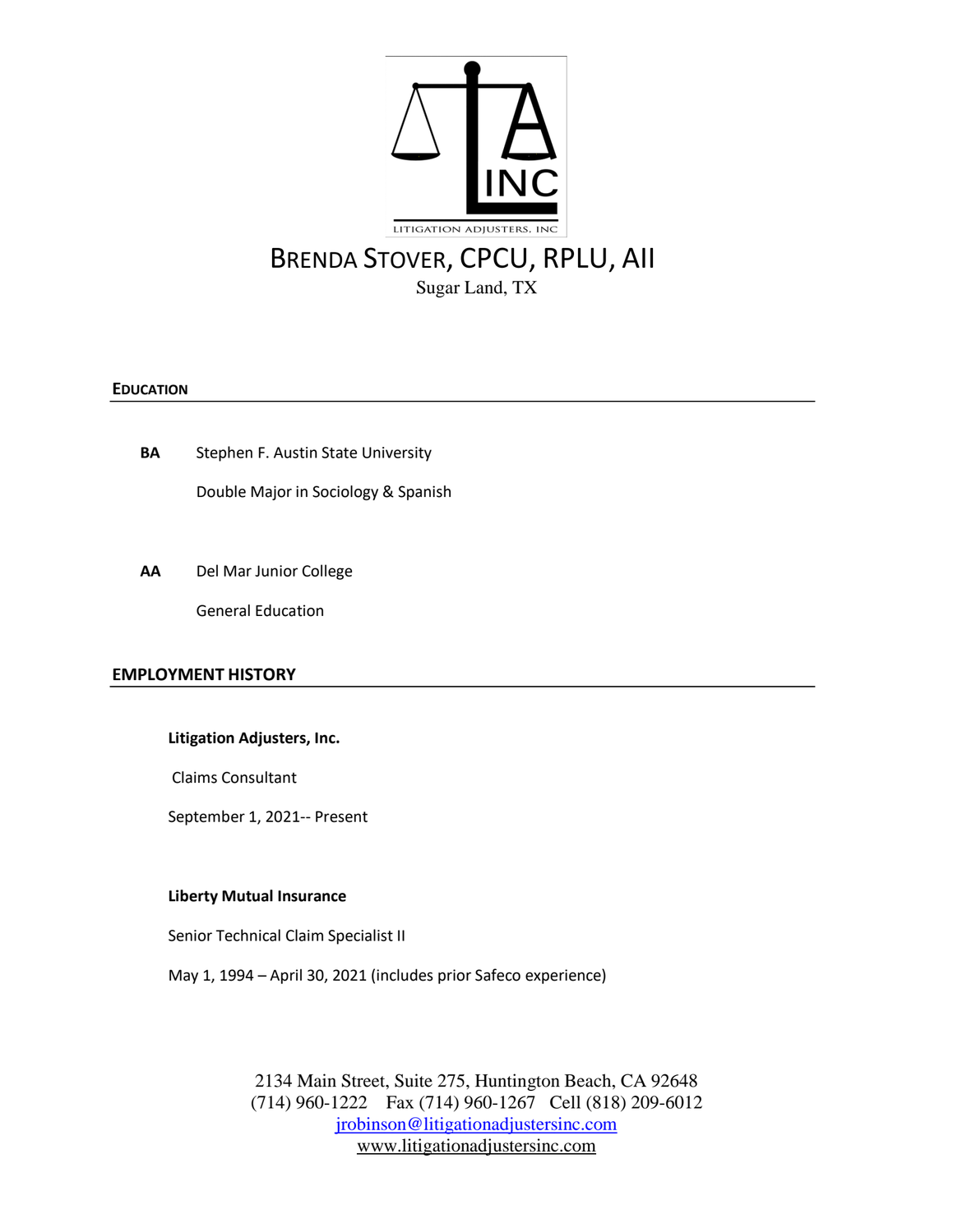# **Safeco Insurance Company**

Senior Technical Claim Specialist I

May 1, 1994 – March 2008 (Liberty Purchased Safeco in 2008)

## **Fireman's Fund Insurance Company**

Branch Office General Adjuster

June 1988 – May 1, 1994

# **Kemper Group**

Senior Claim Representative

July 1986 – June 1988

## **Cronin, Fried, Sekiya, Kekina & Fairbanks**

Paralegal

1984-1986

## **Financial Security Insurance Company Ltd.**

Claim Representative

October 1982 - 1984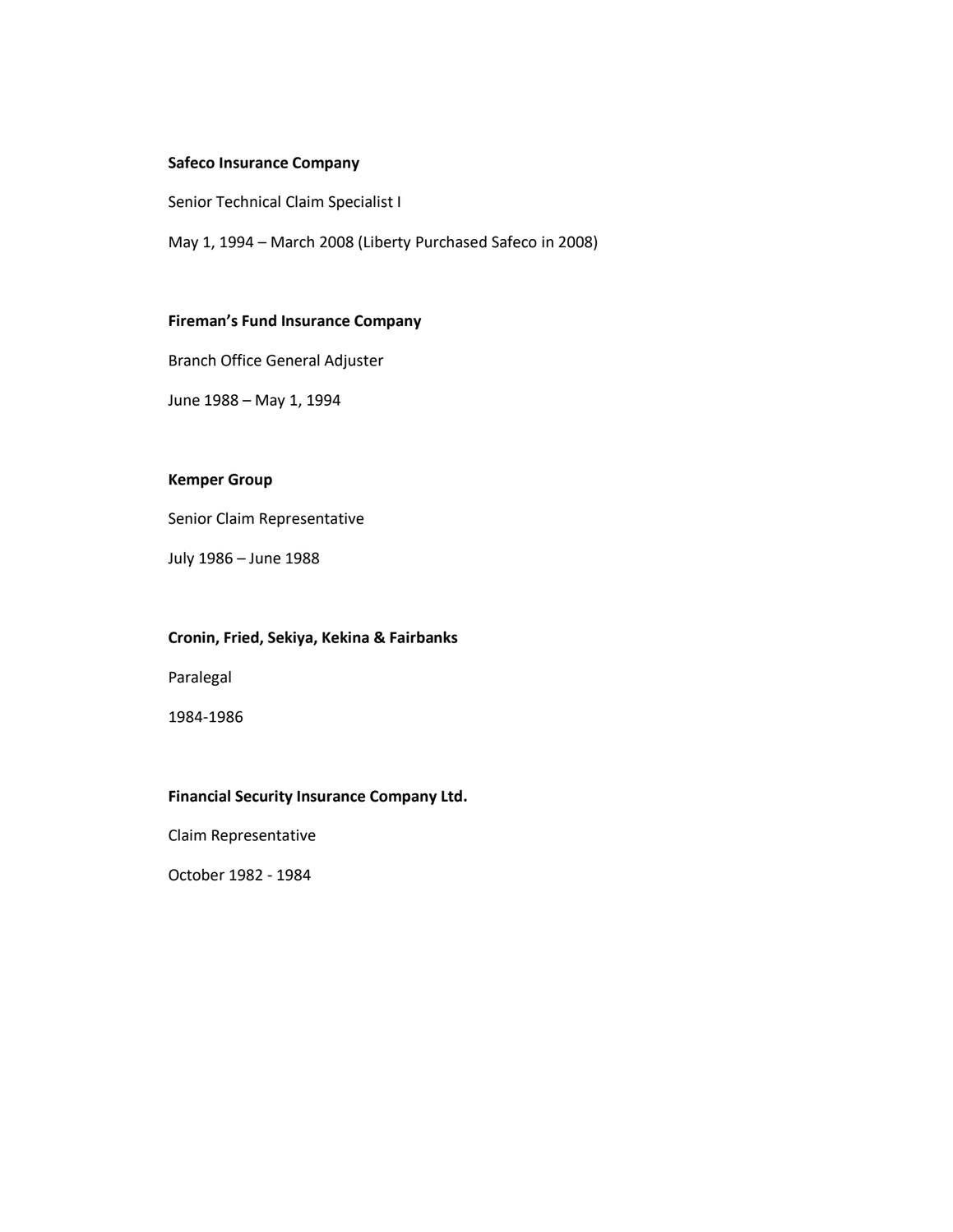**PROFESSIONAL DESIGNATIONS**

RPLU: Registered Professional Liability Underwriter 2017

CPCU: Chartered Property Casualty Underwriter 2000

AII: Associate in Insurance 1987

#### **MEMBERSHIPS**

PLUS: Professional Liability Underwriting Society

#### **SEMINARS**

# **Training Session to Safeco Staff Attorneys (8 Hours)**

July 11, 2007, Glendale CA

"The Meat & Potatoes of Errors & Omissions"

#### **RIMS – Risk Insurance Management Society**

April 7, 2011, Seattle WA

"Issues for Insurance Agents and Other Industry Experts"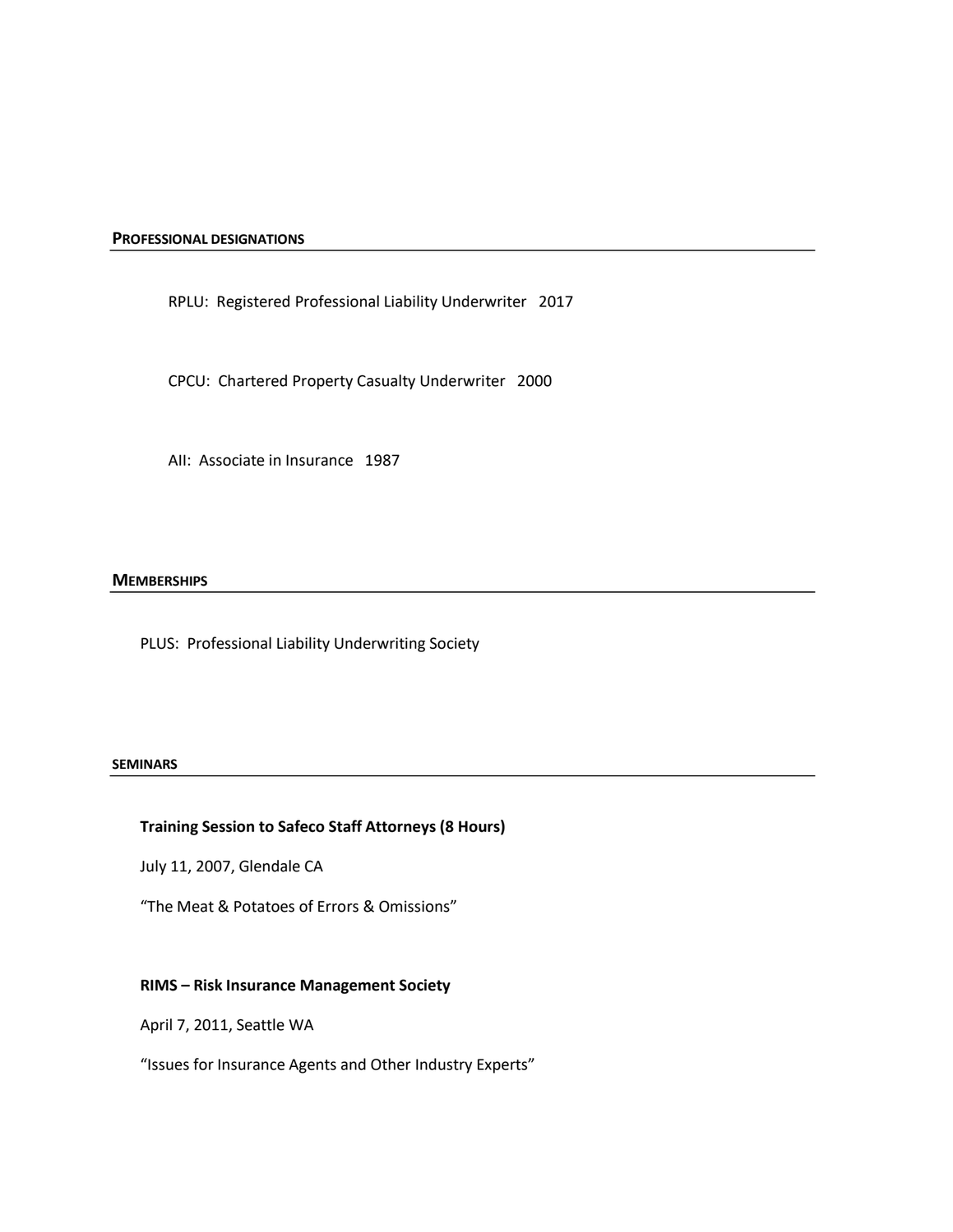# **ALFA International**

June 2012, New York, NY "Panel Discussion – Quotes & Binders" (claim adjuster vs. broker/agent perspective)

### **IPSCK Spring Seminar**

Spring 2012 Seattle WA

"Pitfalls of Certificates of Insurance and Additional Insured Endorsements"

# **USLAW Network Women's Collection**

April 27-28, 2012, Austin, TX

"Using the Art of Persuasion with the Insured"

### **Pacific NW Chapter of CPCU**

May 2013, Seattle, WA

"Ethics, Errors & Omissions"

## **PIA Convention**

August 21, 2014, Kansas City, KS

"The Hard Market – Agents & Brokers in the Crossfire"

## **CLM Midwest Conference**

June 15-16, 2016, Chicago IL

"Cyber Ransome & the Hostage Broker"